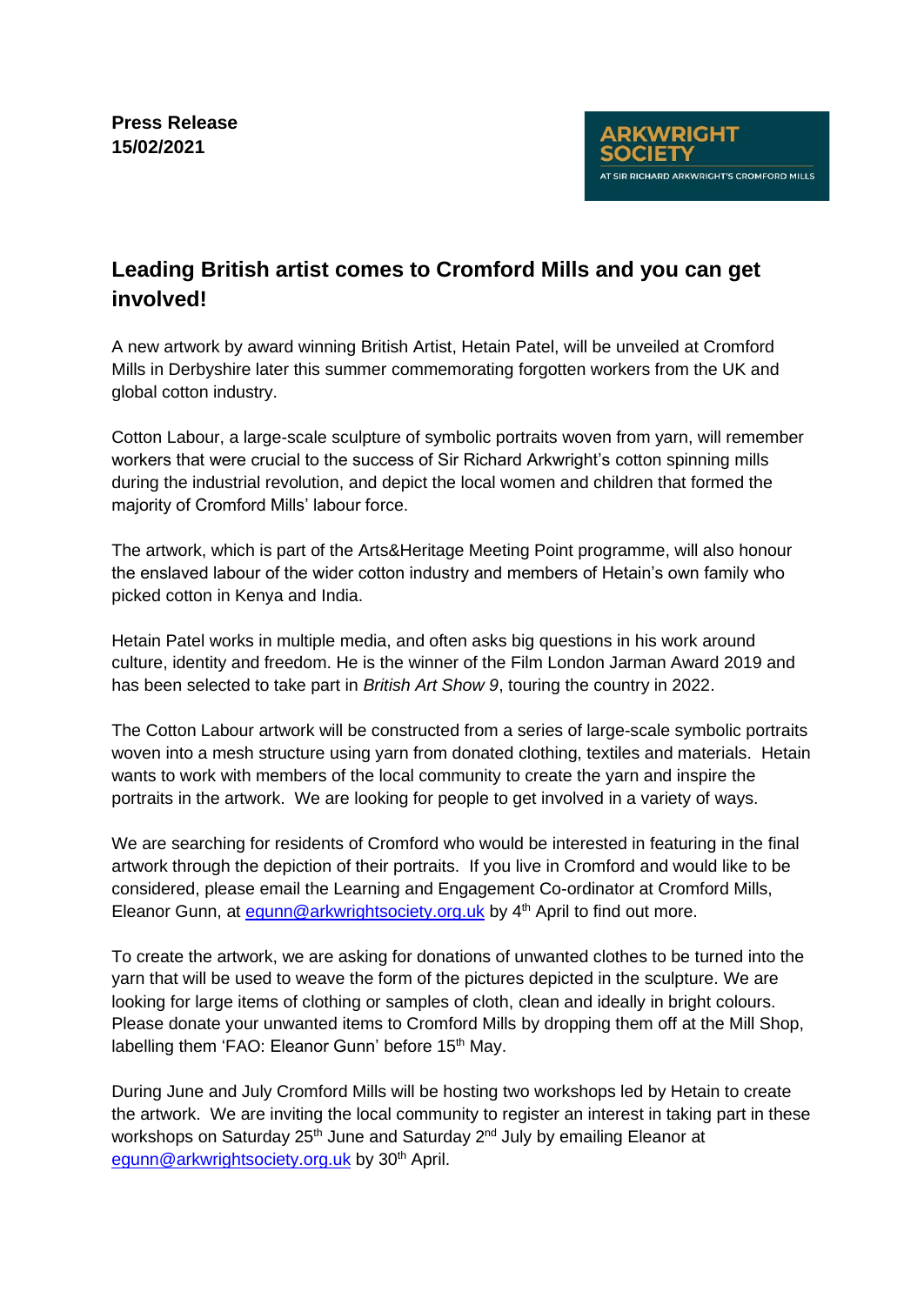On Thursday 31<sup>st</sup> March at 7pm the Arkwright Society is hosting an online Meet the Artist talk. Hetain will be talking about his work as an artist and sharing more about the project at Cromford Mills. The talk is free, and you can book your ticket here: [www.wegottickets.com/event/540718.](https://www.wegottickets.com/event/540718)

Artist, Hetain Patel, said: "Sir Richard Arkwright is remembered today as one of Britain's great industrialists, and his legacy is celebrated at Cromford Mills.

"Cotton Labour is about shining a light on the hundreds of forgotten workers that helped build the cotton industry, many of them women and children. It's also a poignant reminder of the enslaved labour involved in the wider cotton industry.

"Like all my work, I want Cotton Labour to make a human connection, and show how the cotton industry connected people of all ages, races, genders and backgrounds."

Hannah Steggles, Head of Heritage at Cromford Mills, said: "Hetain's work gives us the opportunity to remember the people behind the success of Britain's cotton industry and reflect on an important part of Cromford Mills' history.

"We hope that working with the local community to create the artwork will start new connections between the mills and those who live here."

Cotton Labour is presented as part of Meeting Point, a national programme led by contemporary arts agency Arts&Heritage (www.artsandheritage.org.uk) that partners leading UK and international artists with museums and heritage sites to produce new artworks inspired by the museums and their collections.

Cotton Labour will be on display at Cromford Mills in Derbyshire from Saturday 16 July until Sunday 18 September 2022.

For more information, visit [www.cromfordmills.org.uk.](http://www.cromfordmills.org.uk/)

For more information about Hetain Patel, visit [www.hetainpatel.com.](http://www.hetainpatel.com/)

### **END OF RELEASE**

**For further details or high res. image of artists, please email Tricia Trice, Marketing Coordinator, [ttrice@arkwrightsociety.org.uk](mailto:ttrice@arkwrightsociety.org.uk) or phone 078336 14942.**

#### **Notes to editor**

### **About Arts&Heritage**

Arts&Heritage is an agency that supports heritage organisations and museums to place contemporary art at the heart of their programming to bring alive narratives, atmosphere, architecture and history and provide new perspectives to heritage contexts. This approach challenges audience expectations and preconceptions of heritage sites by producing projects that present history in unexpected, imaginative and unusual ways. Arts&Heritage is